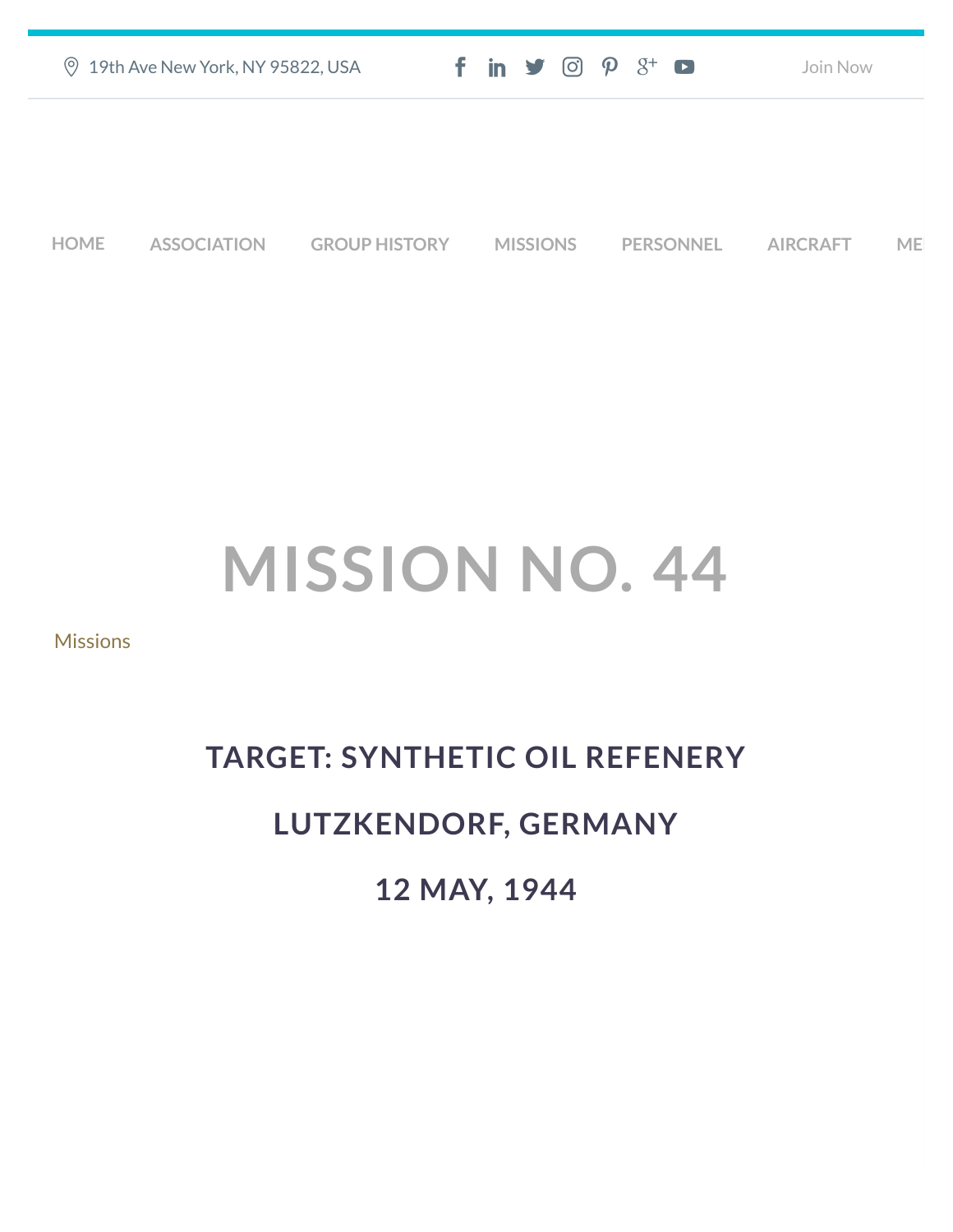

Duration of mission 8 hours and 15 minutes

The long awaited blitz on the German synthetic oil refineries occasioned the largest air raid the Eighth Air Force had yet undertaken. The 45 7th furnished the lead and low boxes for the 94th B Combat Wing for the assault on Lutzkendorf, producer of 30,000 tons of petrol and diesel oil annually. The target was six miles west of Merseburg. Major Fred A. Spencer flew as Air Commander of the B lead box with Lt. Jerry Godfrey flying as pilot. Captain Jacob M. Dickinson led the B low box, with Lt. Clarence E. Schuchmann as pilot.

The weather was CAVU, but ground haze and smoke Obscured visibility. Bombing results were fair. No enemy fighter opposition was encountered, and flak was moderate but accurate. Eleven craft sustained damage.

On the return trip to the base, a German operated B-17 joined the formation near Coblenz and continued with the formation to Brussels. Also, the craft piloted by Lt. John Akers encountered engine trouble. His plane began to lag behind the formation and was last seen near Eisenach on the trip back to England. With only one engine providing power and flying at 1,500 feet altitude, the crew bailed out over Belgium and all were taken as POWs. Because of the seriousness of his injuries, Lt. Akers was later involved in a prisoner of war exchange through the International Red Cross and returned to the States. He was hospitalized until May 1946, when he was discharged.